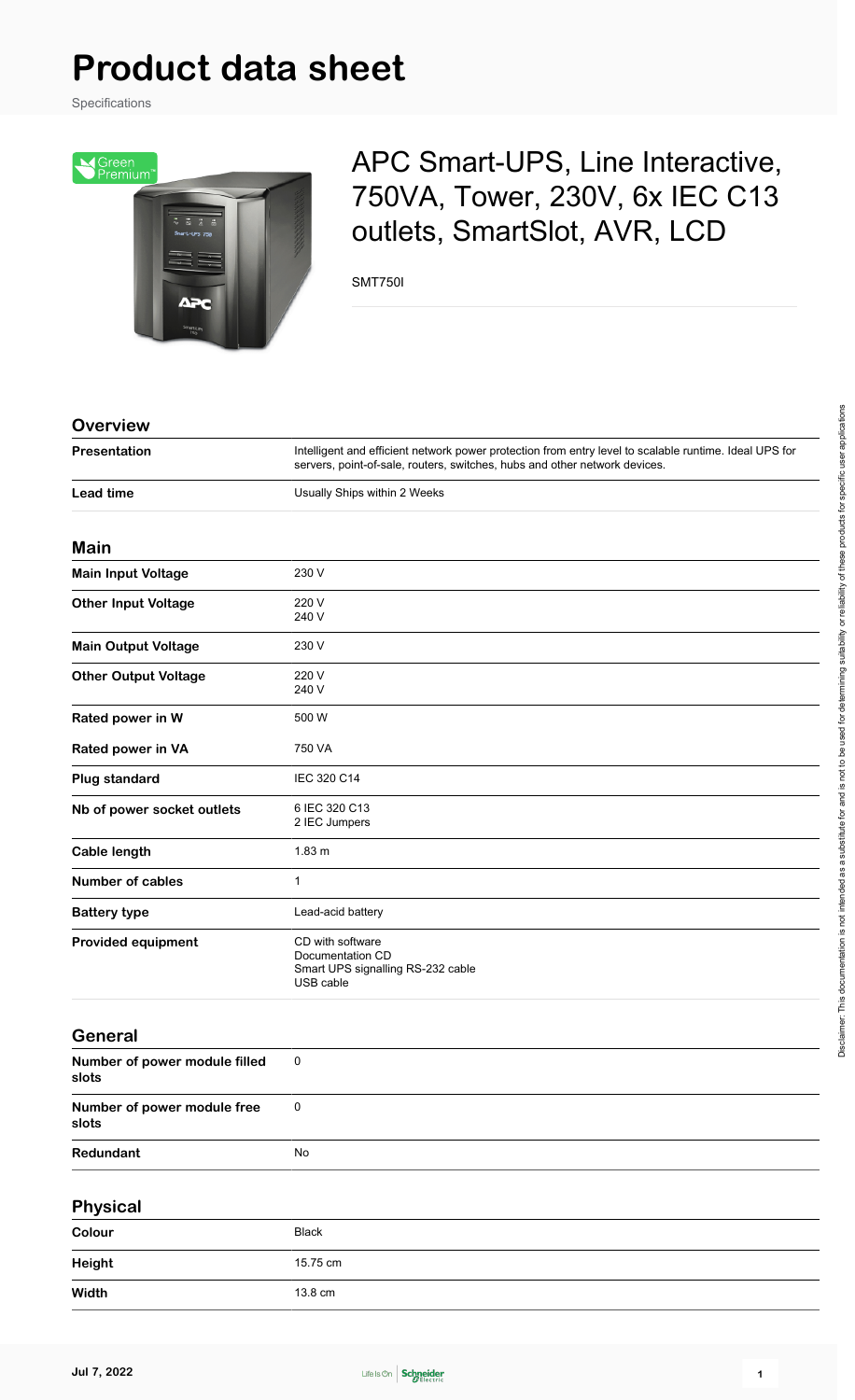| <b>Depth</b>               | 35.81 cm           |  |
|----------------------------|--------------------|--|
| Net weight                 | 13.18 kg           |  |
| <b>Mounting location</b>   | Front              |  |
| <b>Mounting preference</b> | No preference      |  |
| <b>Mounting mode</b>       | Not rack-mountable |  |
| Two post mountable         | 0                  |  |
| <b>USB compatible</b>      | Yes                |  |
|                            |                    |  |

| Input                    |                                  |  |
|--------------------------|----------------------------------|--|
| Input voltage limits     | 151302 V adjustable<br>160280 V  |  |
| <b>Network frequency</b> | 50/60 Hz $+/-$ 3 Hz auto-sensing |  |

# **Output**

| <b>Harmonic distortion</b>                 | Less than 5 % at full load                                                         |
|--------------------------------------------|------------------------------------------------------------------------------------|
| Maximum configurable power in<br><b>VA</b> | 750 VA                                                                             |
| Maximum configurable power in<br>W         | 500 W                                                                              |
| <b>Transfer time</b>                       | 4 ms typical: 8 ms maximum                                                         |
| <b>UPS type</b>                            | Line interactive                                                                   |
| Wave type                                  | Sine wave                                                                          |
| <b>Output frequency</b>                    | 4753 Hz for 50 Hz nominal sync to mains<br>5763 Hz for 60 Hz nominal sync to mains |

## **Conformance**

| <b>Product certifications</b> | CЕ<br>EAC<br><b>RCM</b><br><b>VDE</b> |  |
|-------------------------------|---------------------------------------|--|
| <b>Standards</b>              | EN/IEC 62040-1<br>EN/IEC 62040-2      |  |

#### **Environmental**

| <b>Acoustic level</b>                    | 40 dBA           |
|------------------------------------------|------------------|
| <b>Heat dissipation</b>                  | 90 Btu/h         |
| <b>Operating altitude</b>                | $010000$ ft      |
| Ambient air temperature for<br>operation | 040 °C           |
| Ambient air temperature for<br>storage   | $-1545 °C$       |
| Storage altitude                         | $0.0015240.00$ m |
| <b>Relative humidity</b>                 | 095%             |
| <b>Storage Relative Humidity</b>         | 095%             |

## **Batteries & Runtime**

| <b>Extended runtime</b>        |   |
|--------------------------------|---|
| Number of battery filled slots | 0 |
| Number of battery free slots   | 0 |